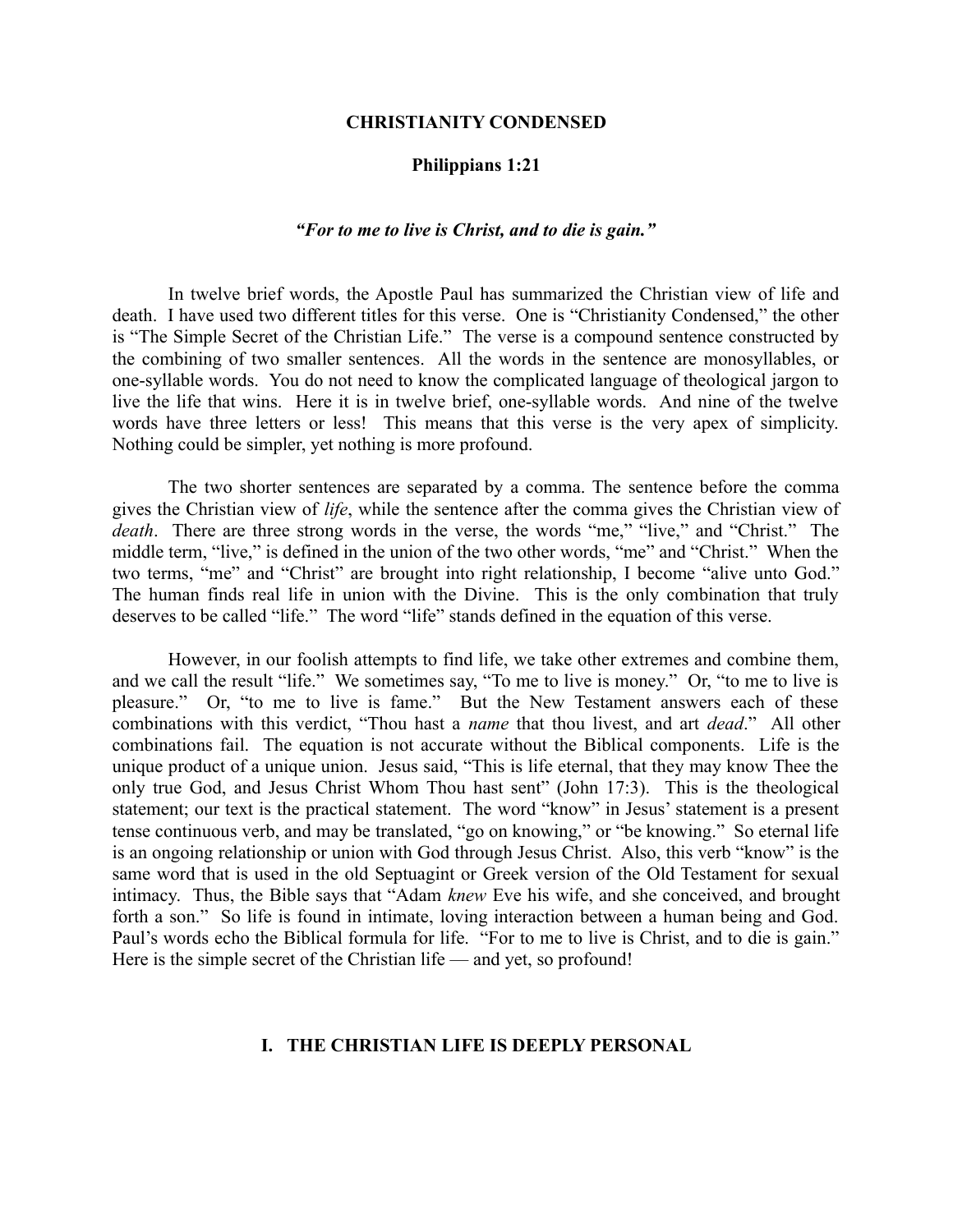First, the verse indicates that the Christian life is *deeply personal*. "*To me* to live is Christ." The words, "to me," stand in the emphatic position in the sentence. It is obvious that Paul is making a statement of deep personal feelings and preferences here. Jesus Christ is only possessed personally in the life of a human being. If these words do not comprise my personal testimony, then I am not a Christian. Martin Luther said, "Every man must do his own believing, just as every man must do his own dying." And he added, "The most important words in the Bible are the personal possessive pronouns, my and mine."

The Bible says that "God so loved the world" (John 3:16). It says that "Christ loved the church" (Ephesians 5:25). But this would bring me no benefit if I could not say with Paul, "Christ loved *me*, and gave Himself for *me*" (Galatians 2:20). The Bible says that Jesus is the "Good Shepherd who gives His life for His sheep" (John 10:11). It says that He is the "Great Shepherd" (Hebrews 13:20). It says that He is the "Chief Shepherd" (I Peter 5:4). But this would bring me no benefit if I could not say with David, "The Lord is *my* shepherd" (Psalm  $23:1$ ).

A cartoon by syndicated cartoonist George Clark showed two women talking over a cup of coffee. One says, "I'm pleased as punch with my weight-watchers club. Last week, we collectively lost 143 pounds among us!" But then she added, "However, I'm sad to admit that none of it was mine personally!" So where was the accomplishment? Where was the victory? She was not a real part of the victory or the accomplishment. You see, dear friend, it is not enough to be closely associated with Christian people, Christian places, or Christian activities. You must know Christ *personally*.

A girl named Edith went to church every Sunday, though nobody else in the family attended. One Sunday, her mother met her at the front door as Edith returned home from church. Edith was smiling broadly. Her mother asked her what she was smiling about. "Mama, the preacher preached from a verse of the Bible that had my name in it!" Edith announced. "Really, what was the verse?" her mother asked. "Luke 15:2, 'This man (Jesus) receiveth sinners, and *Edith* with them!'" she answered triumphantly. Dear friend, unless you have seen the proposition of salvation addressed personally to you, unless you have received Christ personally, unless you have been born of God personally — unless you have heard your name as personally called by God as Edith did, you have never been saved.

Ruth Graham, wife of evangelist Billy Graham, could not believe that she was included in God's life. She struggled and struggled, trying to believe. She finally went to see a pastor with her problem of unbelief. He opened a Bible to Isaiah chapter 53 and directed her attention to verse four, "He was wounded for our transgressions and bruised for our iniquities; the chastisement of our peace was laid upon Him, and by His stripes we are healed." The pastor said to Ruth Graham, "I want you to put your finger on that verse and read it out loud, inserting your own name in place of the word, "our." She did so, and suddenly, God turned the lights on in her inner spirit. "He (Jesus) was wounded for *Ruth's* transgressions." She saw the truth clearly, and entered into her inheritance in Christ. Have you seen yourself as the personal object of God's love and God's search? Do you realize that Jesus died for you as if you were the only sinner who ever lived, or the only sinner who ever needed to be died for? The Christian life is deeply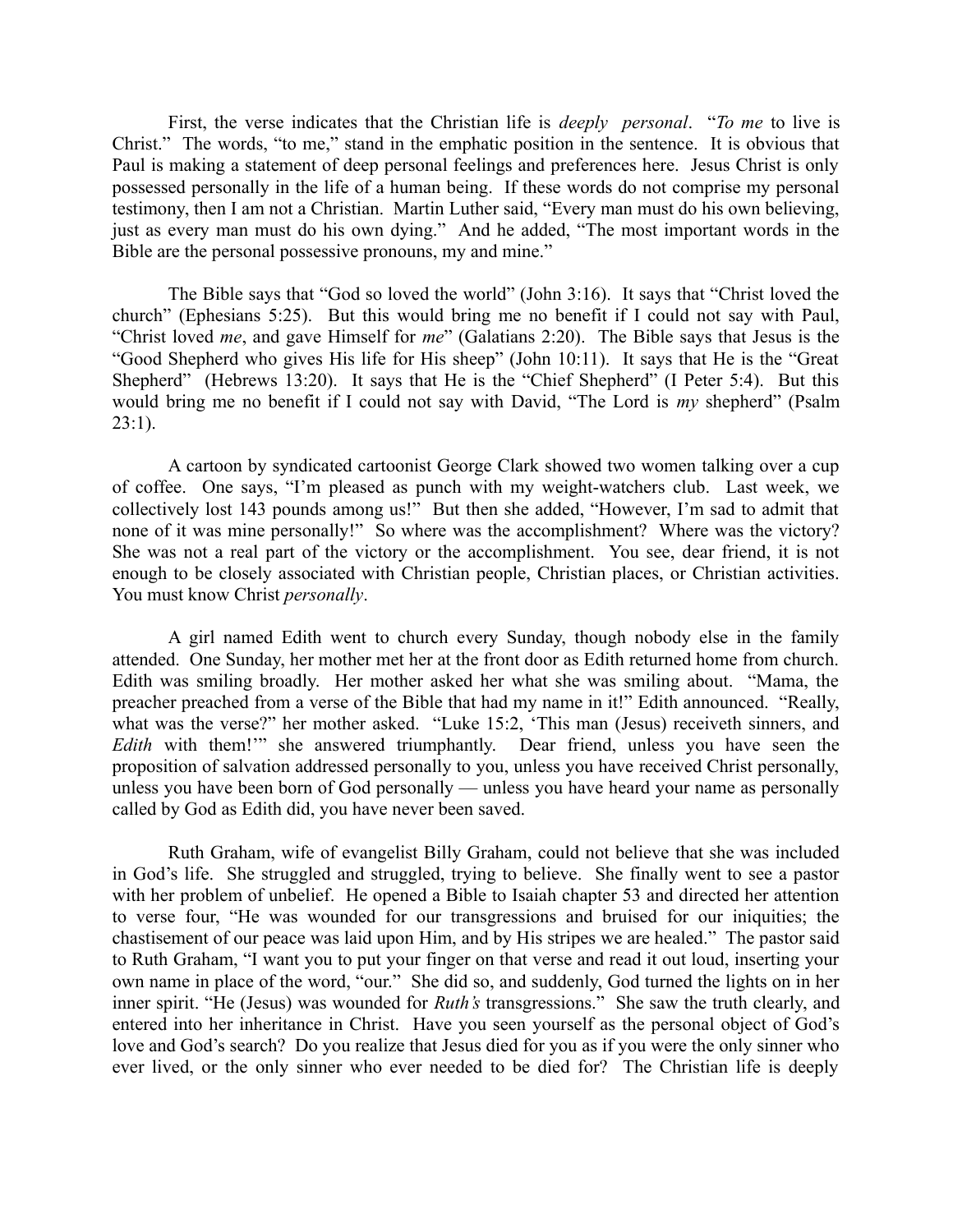personal.

### **II. THE CHRISTIAN LIFE IS WONDERFULLY PRACTICAL**

Second, the text indicates that the Christian life is *wonderfully practical*. Look at the second pair of words, "to live." "To me *to live* is Christ." Note that this is a verb, "to live," and not a noun, "life." The verb is the action word of our language. The New Testament is a book about life and living. If I were to ask you, What is the main theme of the New Testament, what would your answer be? Consider this before you lock in an answer. The words "life" and "live" are used over 1,000 times in the New Testament! This alone makes a strong case that the main theme of the New Testament is life and living. Remember that there are three strong words in our text, "me," "live," and "Christ." And remember that the word "live" is the word that is defined by the union of the other two words. Now, living is a very practical thing (!). Someone said, "The problem of living is that it is *so daily*." Exactly! And this is the genius of Christianity. It offers a concept that covers every moment of every day. Jesus said, "I am with you always." "I will never leave you, nor forsake you." If we walk (a practical word) with Him, He will make our lives majestic. However, it must be honestly said that if we don't walk with Him, *He* will make our lives miserable. You see, He is serious in His desire for relationship with the people He made for such a relationship.

A little boy was taking an elementary science exam at school. One question was, "What is salt?" He could not remember the chemical formula, sodium chloride, so finally he wrote, "Salt is the stuff that spoils the potatoes when you leave it out!" Well, Jesus is the One who spoils life — when you leave Him out. There is no maliciousness in the arrangement when you learn that you must breathe to maintain physical life, and there is no maliciousness when you are told that you must have a relationship with God through Christ to have eternal life. No threat, just fact.

The word is "live," not dream, or wish, or hope, or theorize. The Christian life is a continuing experience. Can you imagine anyone announcing, "I'm real tired right at this moment, so I'm going to stop living for two hours and get some rest, then I'll resume the living at the end of that time." No, when a person stops living, it tends to be permanent! I don't live off of moments of inspiration or spasms of faith. I don't just live for one hour and thirty minutes on Sundays, then go dead for the rest of the time. I live every moment of every day and every moment of every night. Even so, Christ is my life every moment of every day and every moment of every night. He doesn't live in me in spells and spurts and spasms.

Many people could be called "hypodermic saints," or "epidemic saints." When they get a "fix," an inoculation, of Christianity in a super-charged atmosphere, they excitedly vow that they will live for Jesus. Their roots are planted in the excitement of the moment rather than in Christ. The "epidemic saint" catches the high-fevered contagion of a meeting or a crusade or an infectious preacher, but he fades away as quickly as he started. He is a chocolate soldier who stays firm in a cool and comfortable place, but melts when the sun gets hot in an exposed place.

A true relationship with Jesus Christ means that every part of my life is affected at all times; every relationship in my life is involved at all times; every moment of my life is to be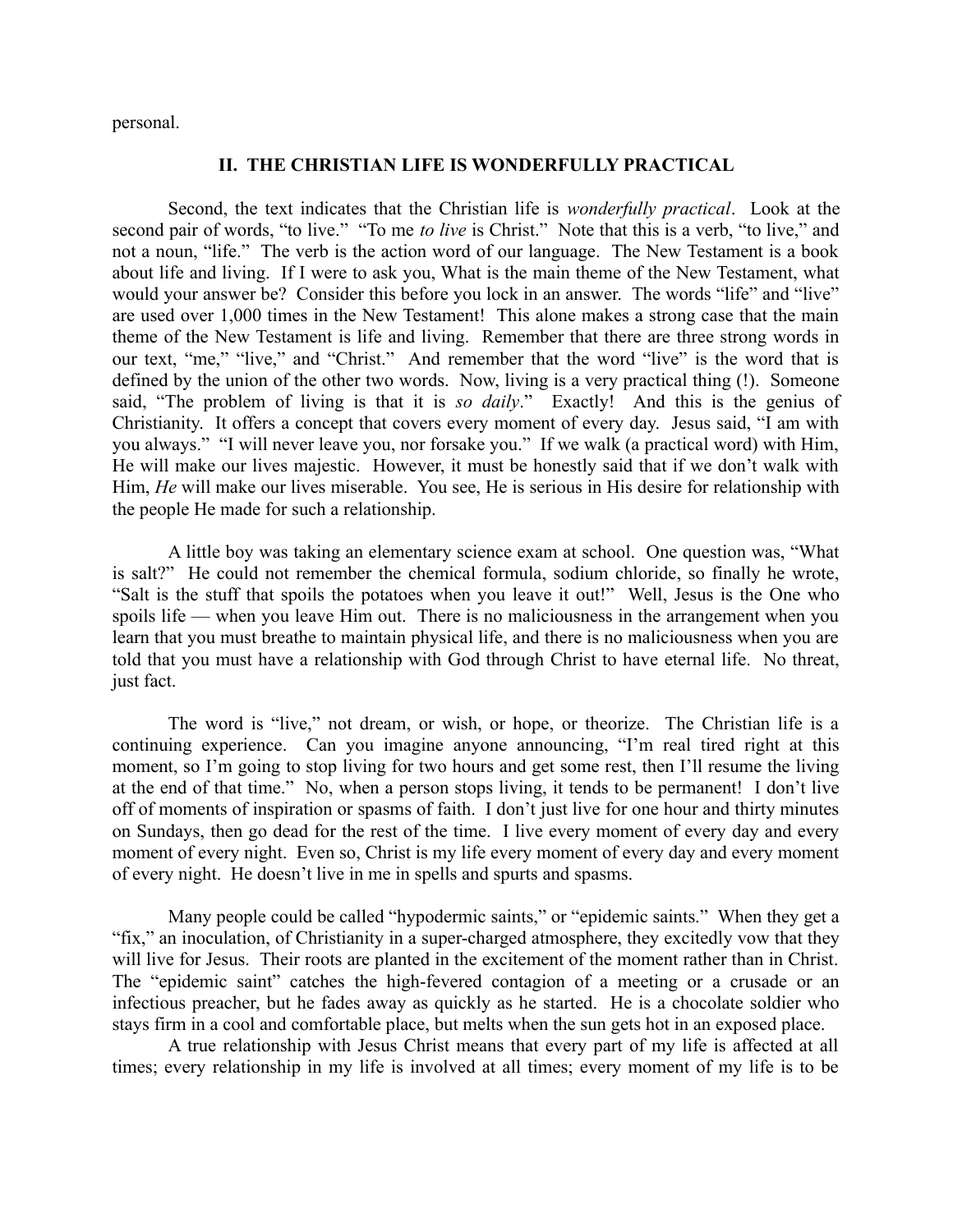changed and transformed. Whatever living means to me anywhere and all the time — working or lounging at home, driving a car or a bus, walking along a sidewalk, shopping in a grocery or a mall, reading the Bible or a novel or a newspaper, banging a typewriter or answering a telephone, standing behind a counter or in a line — whether I am tired or in full strength, sick or well, happy or disappointed, whether it is Monday morning or Saturday night, "*to me to live is Christ."* The Christian life is wonderfully practical.

# **III. THE CHRISTIAN LIFE IS GLORIOUSLY POSSIBLE**

Third, the Christian Life is *gloriously possible*. One word in the verse makes it possible. That word is "Christ." Paul did not say, "To me to live is to confess Christ," or, "to me to live is to be like Christ," or, "to me to live is to live for Christ," or, "to me to live is to pray to Christ," or, "to me to live is to serve Christ." These formulas sound wonderful, and are easy replacements for the real thing. No activity, or function, or attribute of the life must be mistaken for the life itself. Jesus Himself is the Source, the Secret, the Substance, and the Solution of the Christian life. Someone said, "Many people are trying to live the Christian life when they don't have The Life to live." No accouterment or accompaniment of the life is the life itself.

Captain Reginald Wallis said, "The greatest day of my Christian life was the day I discovered I could not live it, and God did not intend me to. Then, and then alone, was I willing to invite the Lord Jesus to live His own life in me." Some people say, "The Christian life is out for me. I just can't live it." I've got good news for you. You are dead right; you can't live it! And furthermore, you were never expected to live it as far as God is concerned. Let me say it reverently but firmly. God isn't so stupid as to demand perfection and then expect a thoroughly imperfect person like you to live it!

Billy Graham asked a young man, "Are you a Christian?" "Well, I'm trying to be," was the reply, a quite typical reply to such a question. Graham asked teasingly, "Ever try to be an elephant?" To depend on your own effort is to guarantee failure, but to defer by repentance and faith to Christ's exercise in you is to guarantee fulfilment and fruitfulness.

Pastor Stuart Briscoe was on a preaching mission on the Isle of Man. A lady came to him at the end of one of the services and said glumly, "Mr. Briscoe, I just don't know what is wrong with me...." Briscoe interrupted before she could go further and said, "Ma'am, are you a Christian? Do you know you are saved?" "Why, yes, she replied, but I just don't know what is wrong with me...." Briscoe interrupted again, and politely asked her, "Ma'am, tell me in the simplest terms what happened to you the day you were saved." She thought a moment and replied, "Well, Jesus came into me." He said, "Excuse me, would you repeat that?" "Jesus came into me," she answered. "Please say that again," he insisted. She said, "Jesus came into me." "Again," he said gently. "*Jesus came into me,"* she said. You see, the staggering and stupendous reality of having the eternal Son of God, the Lord of glory, the King of all kings, living in her had never become a vital reality to her, and thus the Christian life was an impossible proposition.

Every Christian has a decisive line of demarcation driven through his life. He has a B.C. (Before Christ) and an A. D. (Anno Domini, "in the year of our Lord") life. He has a Then and a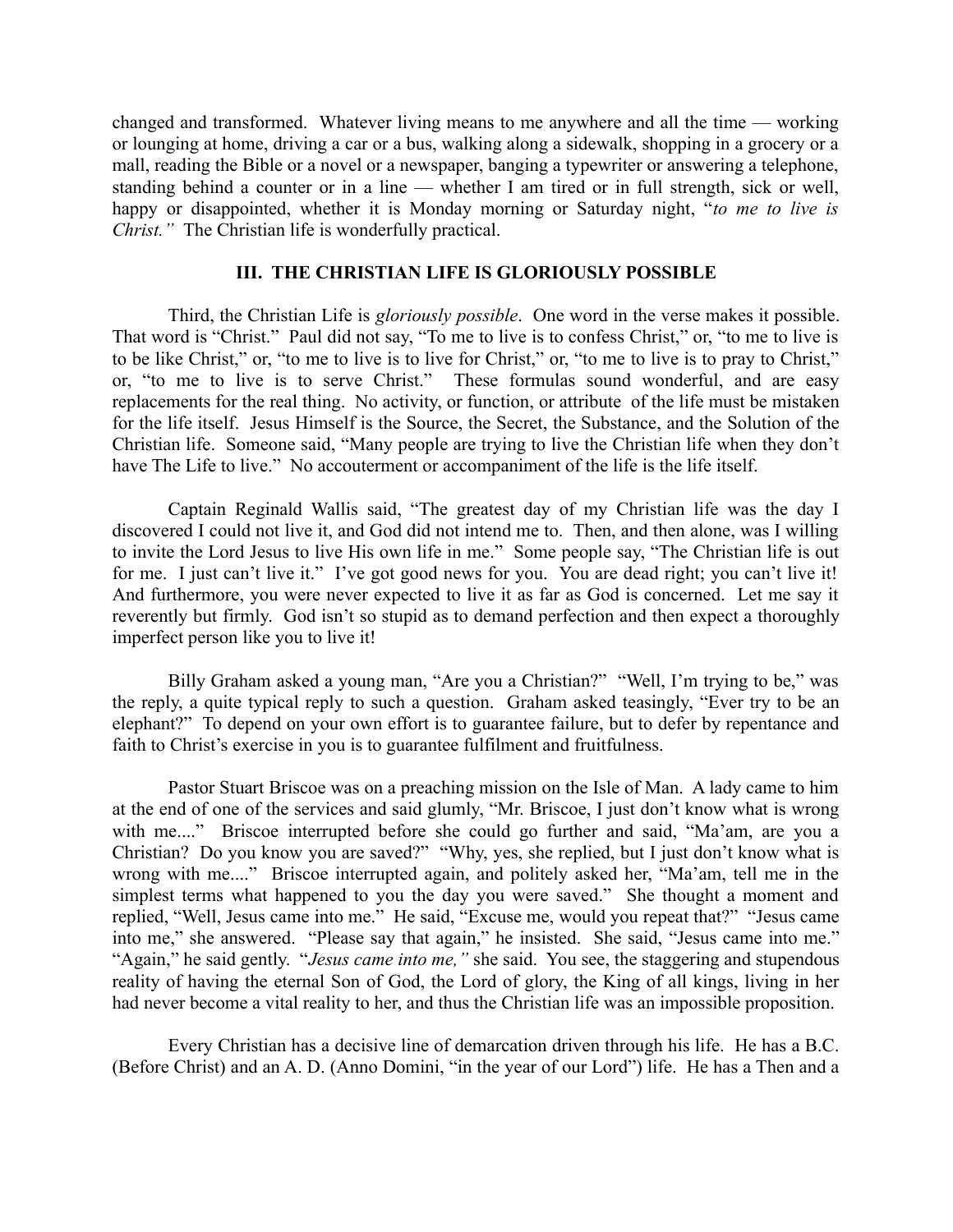Now. In the B. C., or Then, time, he had to say, "To me to live is (his own name goes here)." "To me to live is Herb." "To me to live is George, or Joe, of Polly, or Sue." Then, by a glorious new birth, he became a Christian. This means that the center of gravity within him shifted from himself to Christ. Do not misunderstand this. The Christian life is not a circle with only one center, Christ. This would violate and destroy your personality. No, the Christ life is an ellipse with two possible centers, you and Christ. Now, "He must increase, but you (the self-centered, fleshly, competitive self) must decrease." As the false usurper, the selfish you, decreases, the true you, the you that you were meant to be, emerges under the administration of Christ's life.

So life is Someone Else! Life is Christ. Shortly after Malcolm Muggeridge, the renowned English journalist, became a Christian, he delivered a sermon in Queen's Cross Church, Aberdeen, Scotland, on Sunday, May 26, 1968. In that sermon, Muggeridge made this confession: "I may, I suppose, regard myself, or pass for being, a relatively successful man. People occasionally stare at me in the streets — that's fame. I can fairly easily earn enough to qualify for admission to the higher slopes of the Inland Revenue — that's success. Furnished with money and a little fame even the elderly, if they care to, may partake of trendy diversions that's pleasure. It might happen once in a while that something I said or wrote was sufficiently heeded for me to persuade myself that it represented a serious impact on our time — that's fulfillment. Yet I say to you, and I beg you to believe, multiply these tiny triumphs by a million, add them all together, and they are nothing — less than nothing — a positive impediment measured against one draught of that living water Christ offers to the spiritually thirsty irrespective of who or what they are. What, I ask myself, does life hold, what is there in the works of time, in the past, now and to come, which could possibly be put in the balance against the refreshment of drinking that water?" *Life is Someone Else!*

In the early l960s, the heroic Christian leader Martin Niemoller came to America on a speaking tour. Knowing of his experience under the Hitler regime in Germany and of his resistance to the Nazis, two reporters representing large city newspapers hurried to hear him, expecting a sensational discussion of those war years. Instead, Dr. Niemoller preached a warm, Christ-centered Gospel message and yet hardly mentioned his experiences in Nazi Germany. The two reporters left the church greatly disappointed. As they departed, one reporter was heard saying to the other, "Six years in a Nazi prison camp, and all he has to talk about is Jesus Christ!" *Life is Someone Else*!

 When John Bunyan was saved, he wrote in his journal, "O, I thought, Christ! Christ! There was nothing but Christ that was now before my eyes! O Christ! O Christ! O Christ! My Lord and my Savior! O Christ! O Christ!" It is *Christ* Who "is made unto us wisdom, and righteousness, and sanctification, and redemption" (I Corinthians 1:30). *Life is Someone Else*!

And life is *someone else*. Note the subtle change, the necessary addition, that is made when a person truly knows Christ. There is not only a shift of the "center of gravity" within him from self to Christ, but there is also a shift from self to other people. "*You* are my joy and my crown," Paul wrote to the Thessalonians (2:19-20). *You* are "my joy and crown," he wrote to the Philippians (4:1). This is the whole point of the Christian life. We become fulfilled and gratified and useful as the focus of our lives turns from ourselves to Christ and others. When the focus of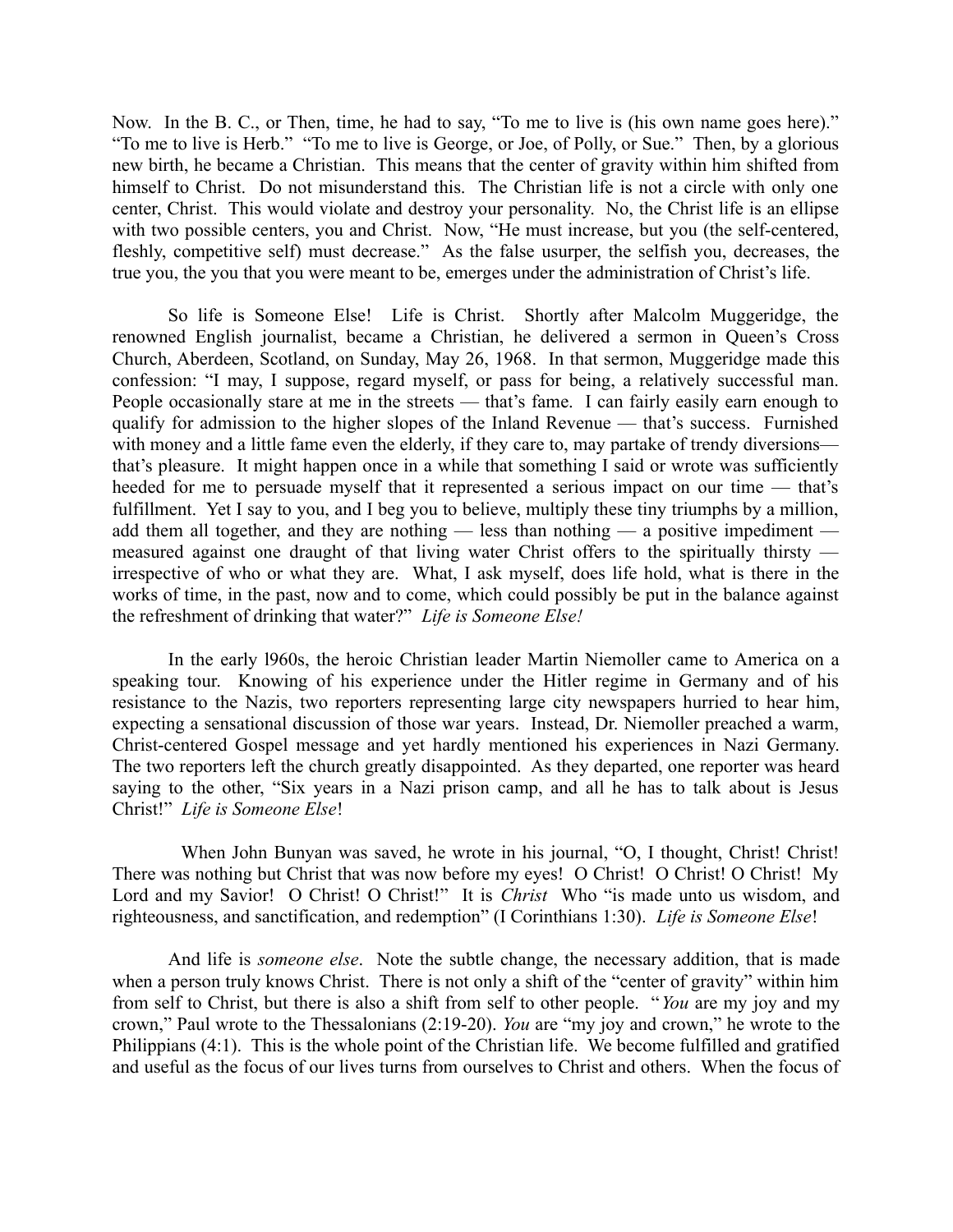our lives is on Christ, He actually serves us, and, in a reciprocal miracle, we serve Him. When the focus of our lives is on others, we serve them for Christ's sake. If we only relate to Christ without a resulting focus on others, the Christian life becomes self-centered and mystical, an exercise in personal piety alone. This exercise appears wonderful at first, but it is in reality merely another caricature of the real Christian life.

On the other hand, if we sympathetically seek to focus on others without the monitor of a live relationship with Christ, we become mere social contributors — and soon that deteriorates into mere friendship. If I focus on Christ and His Life, then my relationships with others are incredibly sanctified.

We must realize that Jesus does not impart life as something separate from Himself. He Himself is the life which He imparts. "The gift of God is eternal life through Jesus Christ our Lord." When we get *Him*, we get "*It*." "He who has the Son has life, but he who has not the Son of God has not life" (I John 5:12). He said, "I am the way, the truth, and the life; no man comes unto the Father but by Me" (John 14:6). We use this verse almost exclusively for evangelistic purposes, but it has a far more profound meaning than merely to say that Jesus is the only way to God and to heaven. After all, He said *three* things in the verse, not just one.

Explore the phrases, and let me interpret for a moment. He said, "I am the way" — that we might be *saved*. He said, "I am the truth" — that we might be *sure* of it and *sensible* about it. And He said, "I am the life" — that we might be *satisfied* just with Him. One hundred percent of Christians have gotten into the way and been saved. But substantially less than one hundred percent of Christians are *sure* of their salvation and *sensible* about their relationship with Christ. So someone is tampering in our minds and hearts with the authority of Jesus, because the same Christ spoke both sentences. But if there is a large decrease of participation from the first sentence of the verse to the second part, just look at the third part.

"I am the life" — that we might be *satisfied* just with Jesus, that we might find our *sufficiency* only in Christ. How many Christians do you know who have impressed you that they are satisfied just with Jesus? This is a very difficult question to answer. The only way it could be practically tested would be to remove everything but Christ and see if the person is satisfied. When the Apostle Paul came to die, he said, "I have kept the faith." You see, the faith *was about all that he had left!* But because he had lived a Christ-centered life, he was satisfied and gratified. How many Christians do you know who appear to find their sufficiency in Christ? Do you think you know *even one*?

Now, think carefully of the implications of the fact that Life is Someone Else, that Life is Christ and Christ is Life. Paul's equation is that Life equals Christ, and Christ equals Life. This means that there is no true life from which Christ is absent. Remove Christ, and you have removed life. Insert Christ, and you have inserted life. This means also that for any Christian to know and understand himself, He must get to know Christ — personally, intimately, accurately, and well. Dear Christian, if you are to have an adequate and accurate sense of identity, you must get to know Christ — because *He is your Life*!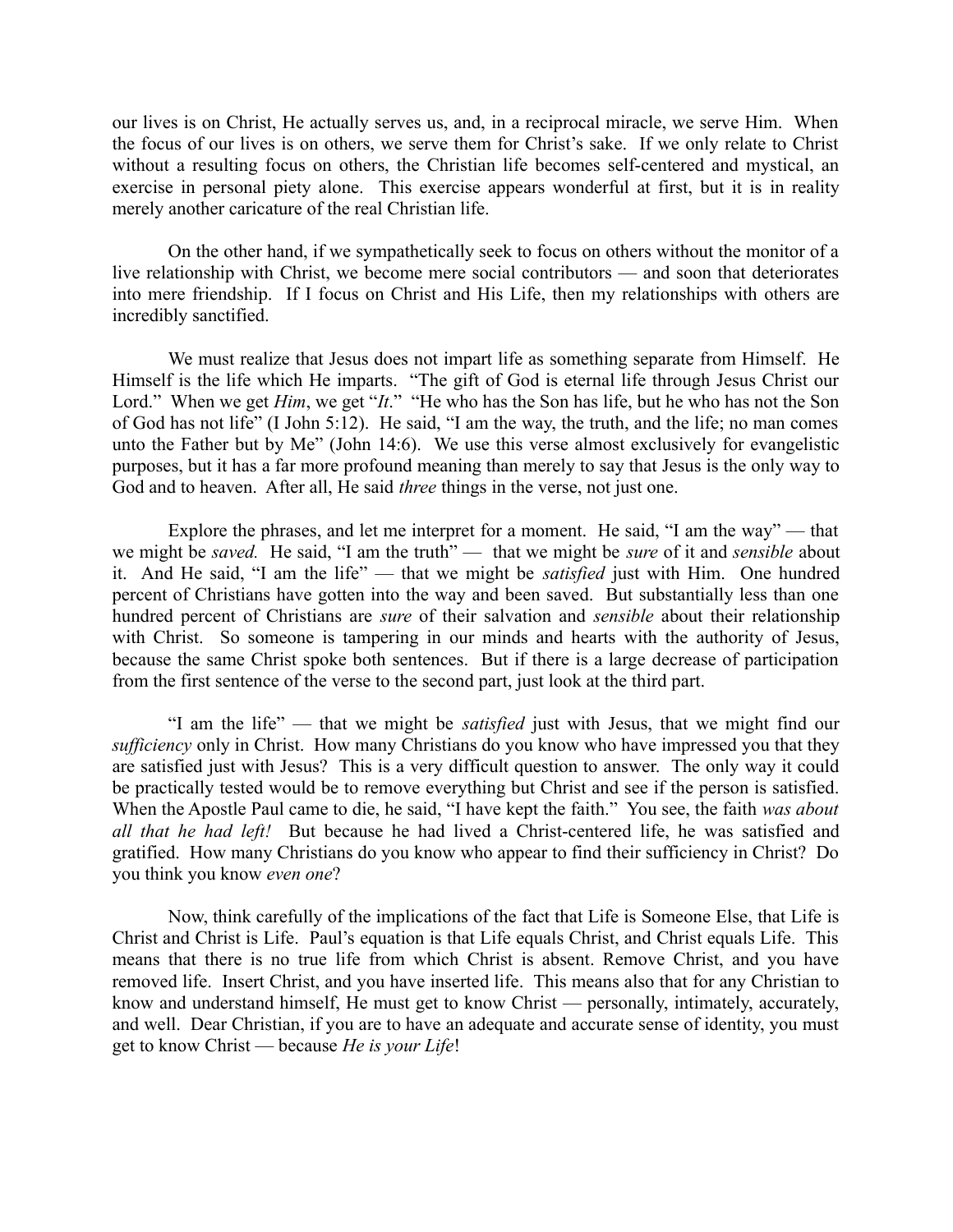Now, it is just this fact that makes the Christian life gloriously possible. Sadly, most Christians still think they must live the life for Christ instead of allowing Him to live His own life in union with their personalities.

A father came home from work. He saw his son sprawled on the front lawn. "Do you want to play?" the father asked. "Naw, Dad, I'm too tired!" "Why are you so tired, son?" "I've been riding a horse all over the neighborhood," the boy said, pointing to his broomstick horse that was lying beside him on the lawn. "Son," his Dad said, "riding a horse shouldn't make you that tired." "I know, Dad, but when you ride this kind of horse, you have to do your own galloping." A Christian has the winged horse of the universe, Jesus the Son of God, to carry him, but sadly, most Christians still do their own galloping!

In happy contrast, consider the ride which Lucy and Susan enjoyed on Aslan after he had risen from the dead in C. S. Lewis' great story entitled The Lion, the Witch, and the Wardrobe. An incredible story of redemption from sin through death and resurrection, the story climaxes with the two girls commanded to get on Aslan's back and ride. "That ride was perhaps the most wonderful thing that happened to them in Narnia. And it was a ride on a mount that doesn't need to be guided and never grows tired. He rushes on and on, never missing his footing, never hesitating, threading his way with perfect skill ... " To get the full meaning, do yourself a favor and read the entire book. Go back to your childhood for a little while, and *enjoy the ride.* The Christian life is gloriously possible because Jesus communicates His Life to you and wants to carry you all the way home.

Every person on earth lives at all times in one of two verses from Paul's letter to the Philippians. The first is our text in Philippians 1:21: "To me to live is Christ." The other is one chapter away in Philippians 2:21: "For all seek their own, not the things which are Jesus Christ's."

> "Only two philosophies occupy life's shelf, Either live for Christ, or live for self."

Those two philosophies of life, that of the Savior and that of Satan, confront us in these two verses. Everlasting life is life with Christ at its center, but the other philosophy, that of selfserving, created Satan and agrees with him — and the person who lives that way will have to endure Satan's company forever! Let's finally consider the permanent consequences of the Christ-centered life.

## **IV. THE CHRISTIAN LIFE IS ETERNALLY PROFITABLE**

When a person says, "To me to live is Christ," he will enjoy Christ's company forever. The Christian life is *eternally profitable*. "To me to live is Christ, *and to die is gain*." A Christian can live or he can die — *but he cannot lose*! The word translated "gain" in this verse is "*kerdos*," which means gain in the sense of "profit." It was used often in the secular writing of Paul's day to refer to interest gained on invested money. In II Timothy 1:12, Paul spoke of his faith as a deposit (the KJV translates it "commit") of his whole life into Christ's keeping.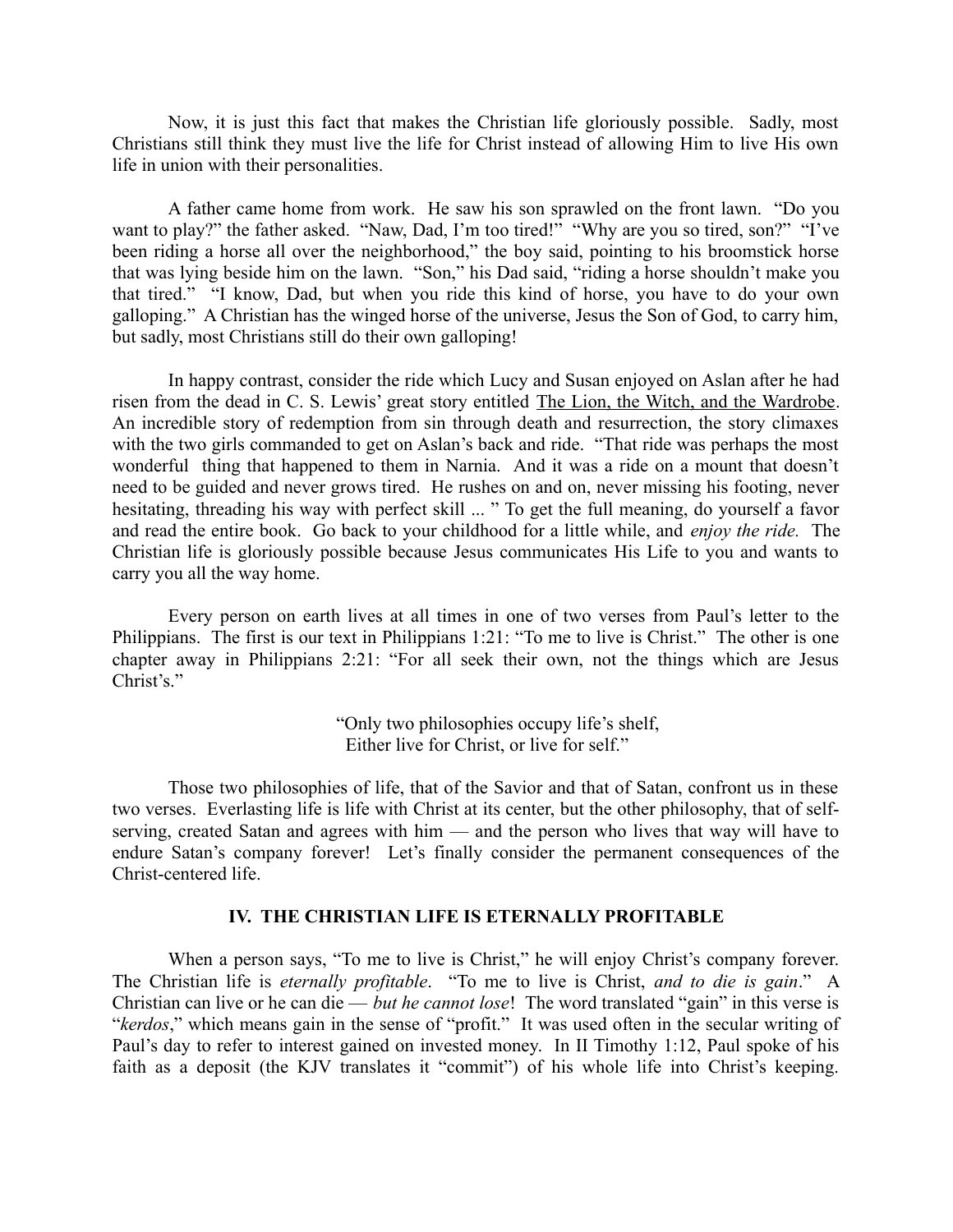According to Colossians 3:3 and other Scriptures, this means that Paul's whole destiny went into Heaven's triple-padlocked Safety Deposit Box. We often call this Eternal Security, and it is exactly that. But it is not a mere sterile idea; it is part of a dynamic relationship.

You see, the only person who can give Paul's analysis of *death* is the person who is living out Paul's analysis of *life.* Only the person who can truthfully say, "To me to live is Christ," can fully, accurately and faithfully say, "*And* to die is gain." If a person belongs to Christ in life, he will also belong to Christ in death, and there is victory either way. The Moffatt translation says, "Death means gain." If Christ is my life, then death must be "gain," because it simply means that I get much, much more of what I was living for — Christ! When the time came for Paul to die — he was beheaded near Rome, according to history — you might have said to him, "Do you see the Emperor's executioner approaching?" Paul might have answered, "No, but I see Christ!"

 Death meant just one thing to Paul, and that was a complete and unhampered union with Jesus. Paul talked freely, naturally and realistically about death. He called it "the last enemy," because it is just that. Paul never denied its stark reality, nor did he evade its imminence. It is a sure sign of our carnal-mindedness, immaturity, and insecurity that we moderns do not talk of death except in hush-hush voice or in somber tone and tragic mood. Or we swing to the other extreme, the "Polyanna" mood of denial, deliberately acting as if we are invincible or that we will face the dark "king of terrors" only when he gallops across our path. Meanwhile, "eat, drink, and be merry" is our mediocre lifestyle. But Paul not only talked freely and naturally about death; he actually looked forward eagerly to the experience. He knew that death was the limousine that would transport him into the King's Presence, and though the last few miles of the ride might be very rough and bumpy, that "it will be worth it all, when we see Jesus!"

It is the clear teaching of Scripture that *death has two sides to it*, and not just one. For example, Jesus spoke of death as "sleep," and sleep has wakefulness both before and *after* it. Death is an "exodus," and we cannot imagine an exodus from one place without an entrance into another. Death has a before and an after, and one Person holds the key to victory in the life *before* death and in the life *after* death. In the context of verse 21, our text uses a large and expansive word for death. In verse 23, it is referred to as a "departure." Paul said, "I have a desire to *depart* and be with Christ, which is far better." He pictures himself as occupying a "narrow place", like a man walking down a narrow corridor between two solid walls. Paul is between two "pulls," one outward toward his earthly companions, the other upward toward Heaven. He says, "My preference, my desire, is to depart and be with Christ." That is the "gain" of death to a Christian.

The word "depart" (verse 23) is another of those treasure-packed words of Scripture. In Paul's day, it was often used as a *soldier's* term, and it meant to take down a tent — to loosen and remove the pegs, to fold up the fabric, to break camp and to prepare to move to a new location. II Corinthians 5:1 says, "We (Christians) know, that if our earthly house of this tabernacle (portable tent) be dissolved (the work death does), we have a building of God, a house (a permanent residence, unlike a portable tent) not made with hands, eternal in the heavens."

Then the word "depart" is a *sailor*'*s* term, and it meant to loosen the cables and set sail. Think of it. A ship is moored at dockside in a harbor. Then it loosens its moorings and moves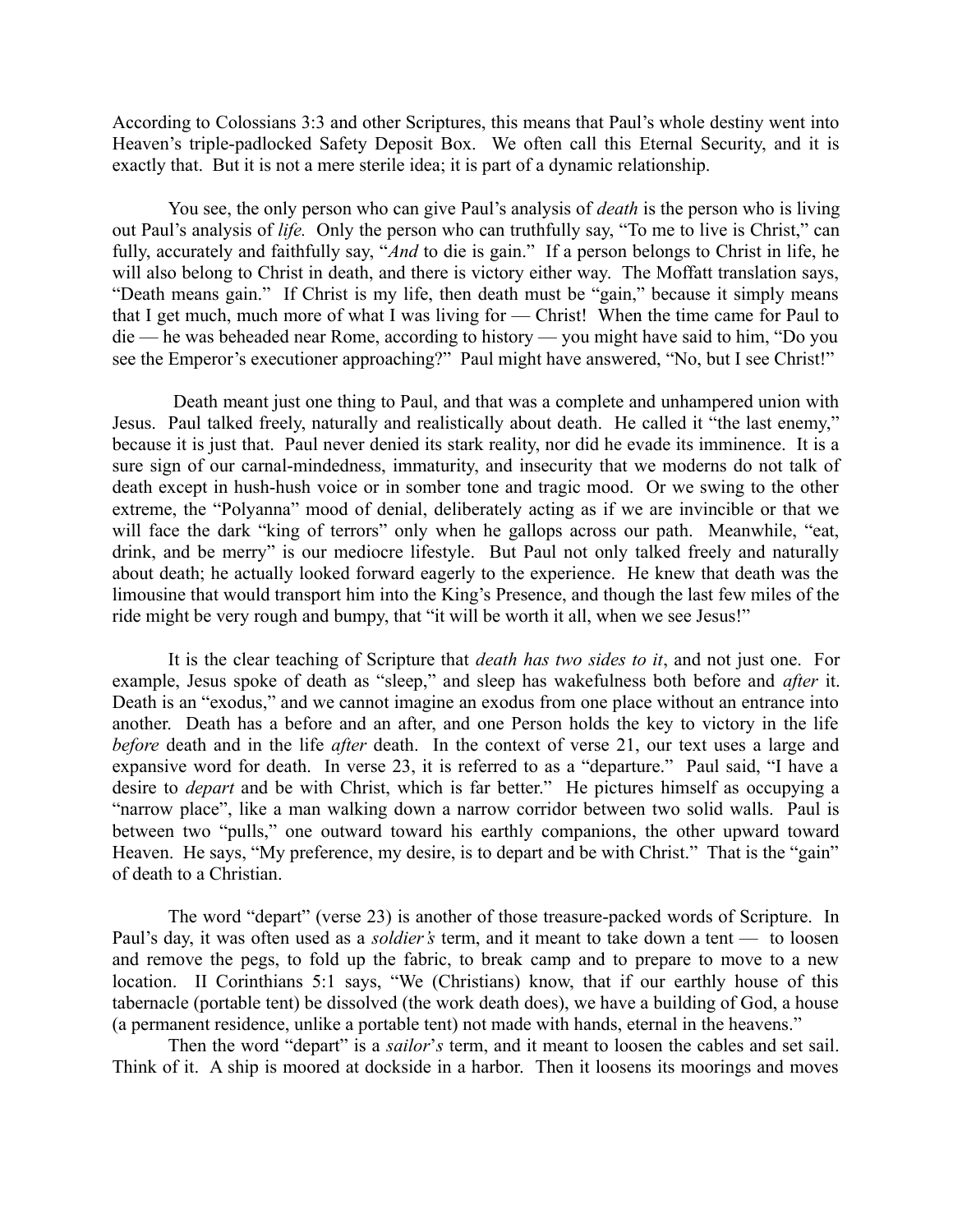out to the threat and the adventure and the prospect of the high seas. Friends and loved ones in the harbor might weep over the departing passengers and say, "Farewell." But a while later, in a distant harbor, other friends and relatives might smile as they hear the cry, "Ship ahoy!" and a few minutes later, the passengers will receive warm and wonderful welcomes from those who greet them in the new land. So is death to a Christian.

The word "depart" is also a *sojourner's* word, and it simply means to move from one location to another. You see, when a Christian dies, he *only changes location, he does not change companionship*. Who is going to heaven? Those who live in a vital relationship with Christ on earth; those who can validly say, "To me to live is Christ."

If we are to adequately explore the phrase, "and to die is gain," we must at least briefly inventory the Christian's "Death Benefits." In what sense is it true for a Christian to say, "To me ... to die is gain"?

Death is gain for a Christian, first, because it will mean eternal *freedom* from the *problems* of life. As incredible as it may seem, there is coming a time (an eternity!) for a Christian when he will never *sin* again, never *suffer* again, and never *struggle* again! "To die is gain."

Second, death is gain for a Christian because it will mean an eternal *future* in a *place*. Jesus said to His disciples, "I go to prepare a place for you." Note the words "prepare" and "place," and remind yourself that Jesus was a carpenter while here on earth. As of this writing, He has been in Heaven for about 2,000 years — and possibly He has done a considerable amount of *interior decorating* on the place — "for you"! If the language used to describe it in Revelation 21 and 22 is literal language, then it is unbelievably beautiful. If the language is figurative, then the place itself is even more beautiful than figurative language can describe.

Two Christian men died together and entered heaven together. As they were touring the premises, one exclaimed, "Man! This place is spectacular! Why didn't someone tell us in advance how beautiful it was?" The other excitedly replied, "And just think of it! We could have been here ten years sooner if we hadn't eaten all those health foods!" Forgive the facetiousness, but this is something to laugh about and to celebrate. When the prospect has materialized into reality, you may be sure that we will laugh and shout and sing and celebrate and I am sure there will be enough fuel for our celebration to last forever!

Finally, death is gain for a Christian because it will mark the beginning of unhindered eternal *fellowship* with a *Person*. Jesus said, "I go to prepare a place for you, that *where I am, there you may be also*." In His great high priestly prayer in John 17, Jesus prayed, "Father, I will that they also, whom You have given to me, *be with me where I am*."

A dentist had an upstairs office. One day, he was working on a patient in the dental chair. Suddenly, they both heard a loud scratching sound at the door. The dentist laughed as he explained, "That's my dog. I left him downstairs. He has never been in this room; he doesn't